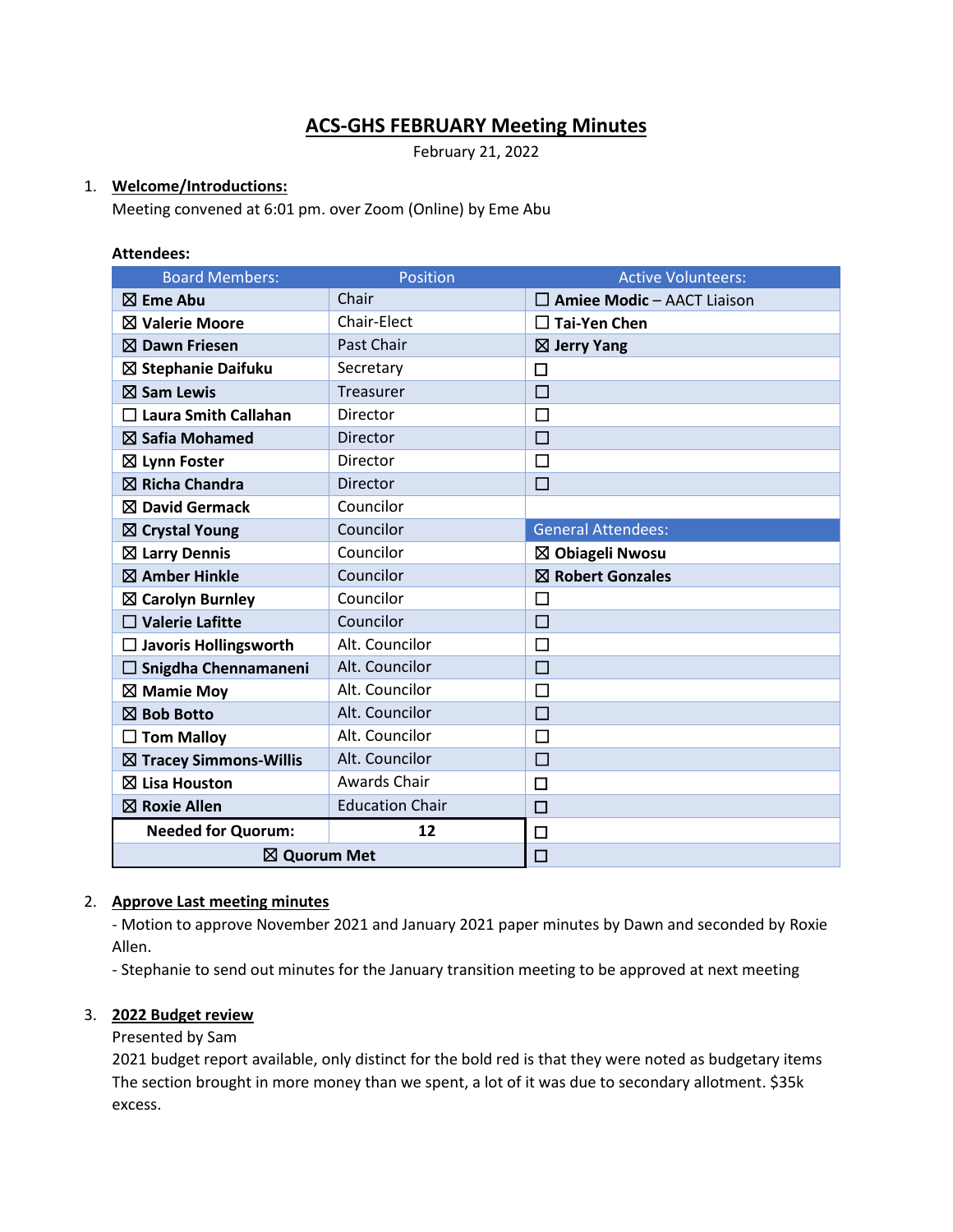For the 2022 budget, set up based on historical items and used placeholders for some items/anticipated budgets, if changes are recommended, let Sam know – see on DropBox.

Some updates identified:

- Chairs of each committee need to be updated.
- Add zoom account to budget.
- Council travel will need to be added to budget.
- Add engineering council dues
- Update presidents award/honorarium section
- SEED will that need any budget this year? Assuming no budget needed currently

Red items on current 2022 budget are denoting updates made.

At a high level, the planned budget we are anticipating \$42k incoming funds and current expense budget of about \$36k. In addition to surplus being carried over from last year. Project SEED could be an example of something that may need more budget than currently specified.

Deadline for budget approval – preferably done by next month.

### 4. **GHS Programming Committee**

#### Presented by Valerie

Calendar has been updated in DropBox with events as well as deadlines. Either you can add to (if you add event, consider color coding) or send email to Valerie if you have any changes or additions.

Our March boarding meeting overlaps with the Spring National Meeting, our meeting may need to be rescheduled

Idea – can we select a common theme across most events for the year? Example: Innovation & Invention

- National Chemistry Week usually has a theme known in advance, could that be the theme? This year is Chemistry of Fabrics, but that may be too narrow of a focus
- Perhaps can roadmap several themes in advance for future years to maintain this
- Ensure we can target our members across all groups: industry, education, medical, general public, etc.
- Another idea: Chemistry & Culture

# **A. YCC**

### Presented by Safia

Most successful event last year was mentorship event with ACS careers.

Going with potential Innovation & Invention theme event ideas: 1) reaching out to ACS Industry – such as talk on New Pasta. 2) partner with Career Consultants to discuss something along the lines of "Do I Need a New Job or a New Career?" 3) Social mixer with \$500 budget request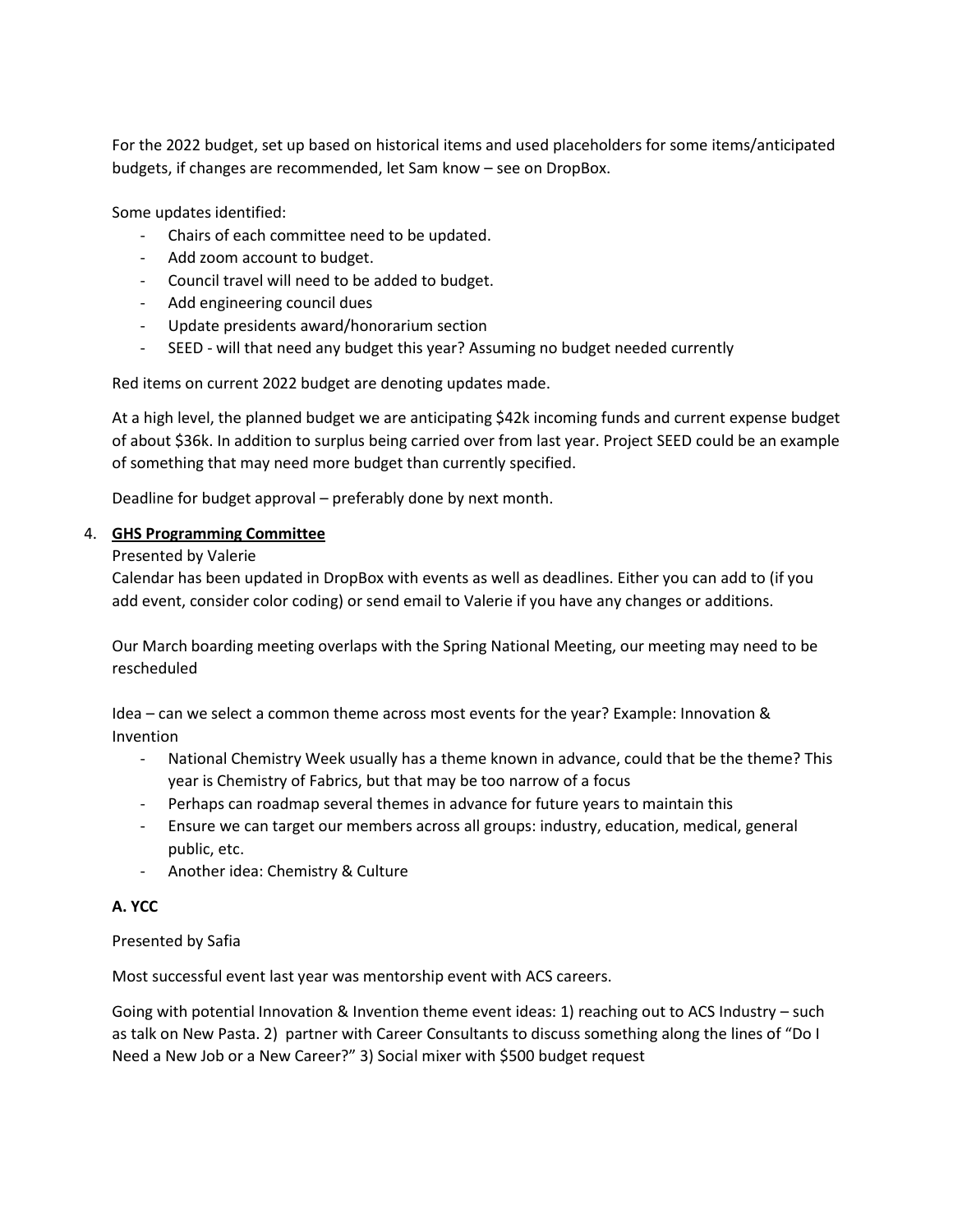2022 ACS Leadership Institute – in person event, and Safia nominated to attend and registration covered. Board needs to approve \$500 for travel . Lisa starts motion, Roxie seconds. Motion approved.

#### **B. Womens Chemists Committee**

Presented by Lynn

IUPAC breakfast event. Utilized Gathertown virtual platform. About 7-8 people attended, there was a last-minute time change. It was discussed to set up a quarterly event with a rotating event, so hopefully broaden to all who can attend utilizing Gathertown again.

Potential in-person summer event being scoped.

#### **C. Minority Affairs Committee Chair**

No update

#### **D. Summer Social and Seminars**

Eme is working on events. Hoping to organize another event with the Museum of Fine Arts.

#### **E. Science Café**

Mamie is working, no update, but budget request will be made when more defined. Within innovation & invention theme.

#### **F. Senior Chemists Committee**

No update.

#### 5. **GHS Awards Committee**

Presented by Lisa Houston Working on 3 Fellowship packages Looking for volunteers from 2-year colleges and high schools to round out the committee

#### 6. **GHS Education Committee**

Presented by Roxie

#### **A. Chemistry Olympiad:**

Presented by Jerry. Planning on distributing 360+copies of exams to schools who will be hosting exam. This year, 390 registered. Last year around 221 students registered.

Highlighted that Jerry has done a good job of awarding and recognizing students from various schools in addition to just the highest scores.

Last year spend \$2500 for awards, anticipating this year's budget to be around \$2500 again.

**B. Project SEED:** Presented by Carolyn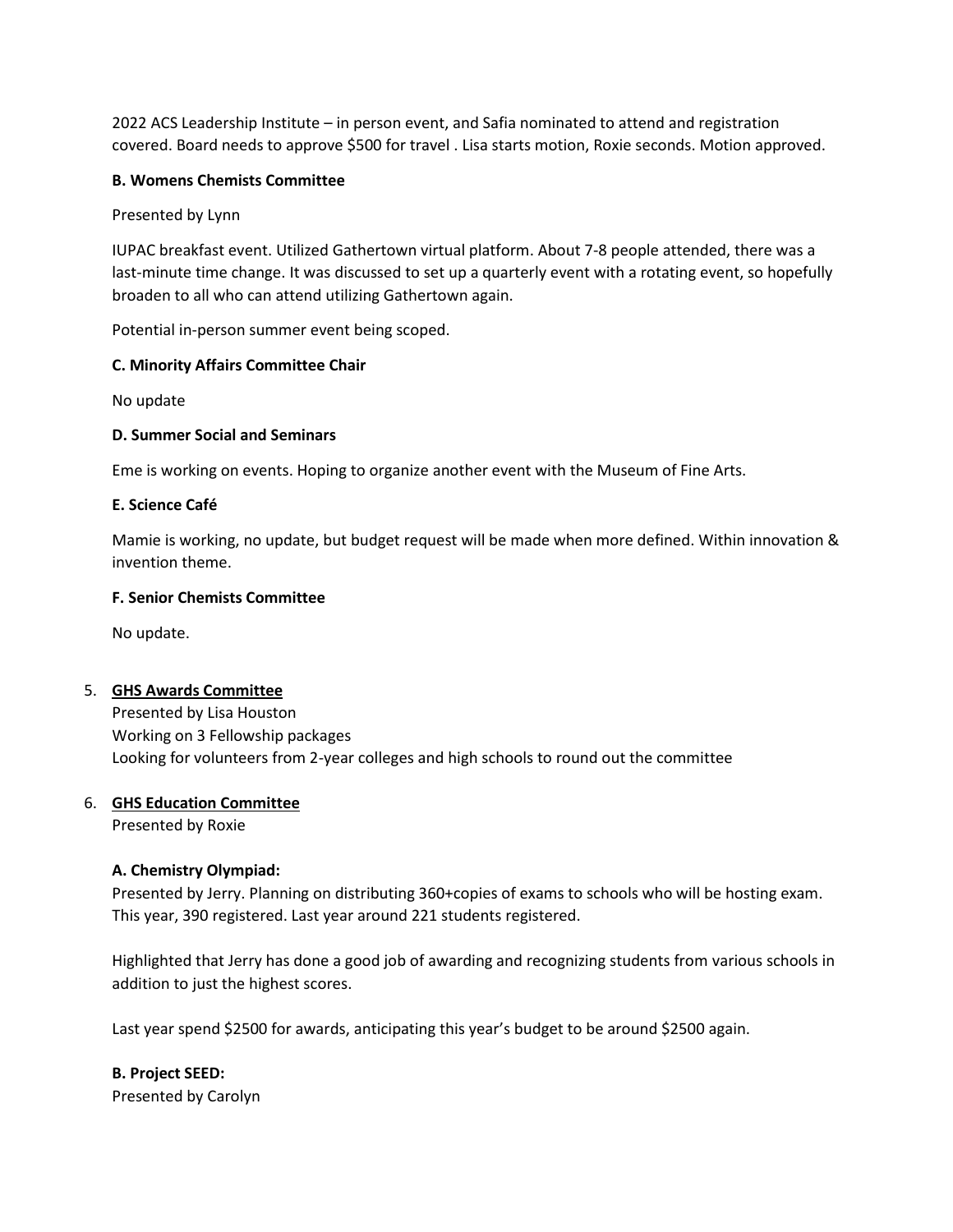Will likely be run by national again. No updates.

# **C. Other committees**

COVID challenges continue to make additional projects to be difficult for teachers.

# **D. Science Fair (SEFH) and ECH Liasion**

Presented by Oby

- They have enough judges for the science fair in Houston. There is also a Virtual Texas A&M science fair in March and Regeneron ISEF will be in Atlanta in March. There will not be a special ACS awarding category unfortunately – you need your own judges to host a category.

- There will be a Climate Solutions Community follow-up event, ECH will be assisting again

- There will be a May Annual Awards Banquet with several proposed speakers.

# 7. **GHS Community Affairs Committee**

### Presented by Tracey

Just brainstorming – trying to expand Industry Relations and Government Liaison and Affairs

- Can we get industry sponsors for events to put on for students?
- Can we organize a meeting with government representative to discuss their policies/views on science?

# **A. National Chemistry Week**

No update

# **B. Kids & Chemistry** COVID still preventing in person events. Hoping to have an event in the fall.

**C. Earth Week**

No update

# **D. Rainbow Challenge** No update

ECH and Rice University have STEM outreach events that they are looking for volunteers to do their events (in-person and virtual events)

# 8. **GHS Nomination Committee**

Presented by Dawn. We are always looking for folks to take on new roles. Role for treasurer will be up for election next year as well.

# 9. **GHS Communications & Technology Committee**

Presented by Lauren. Call for March newsletter submissions will be due by mid-next week. Ensure you get your events in advance to the communications committee to allow for enough time to get the information out and collect tickets (if needed).